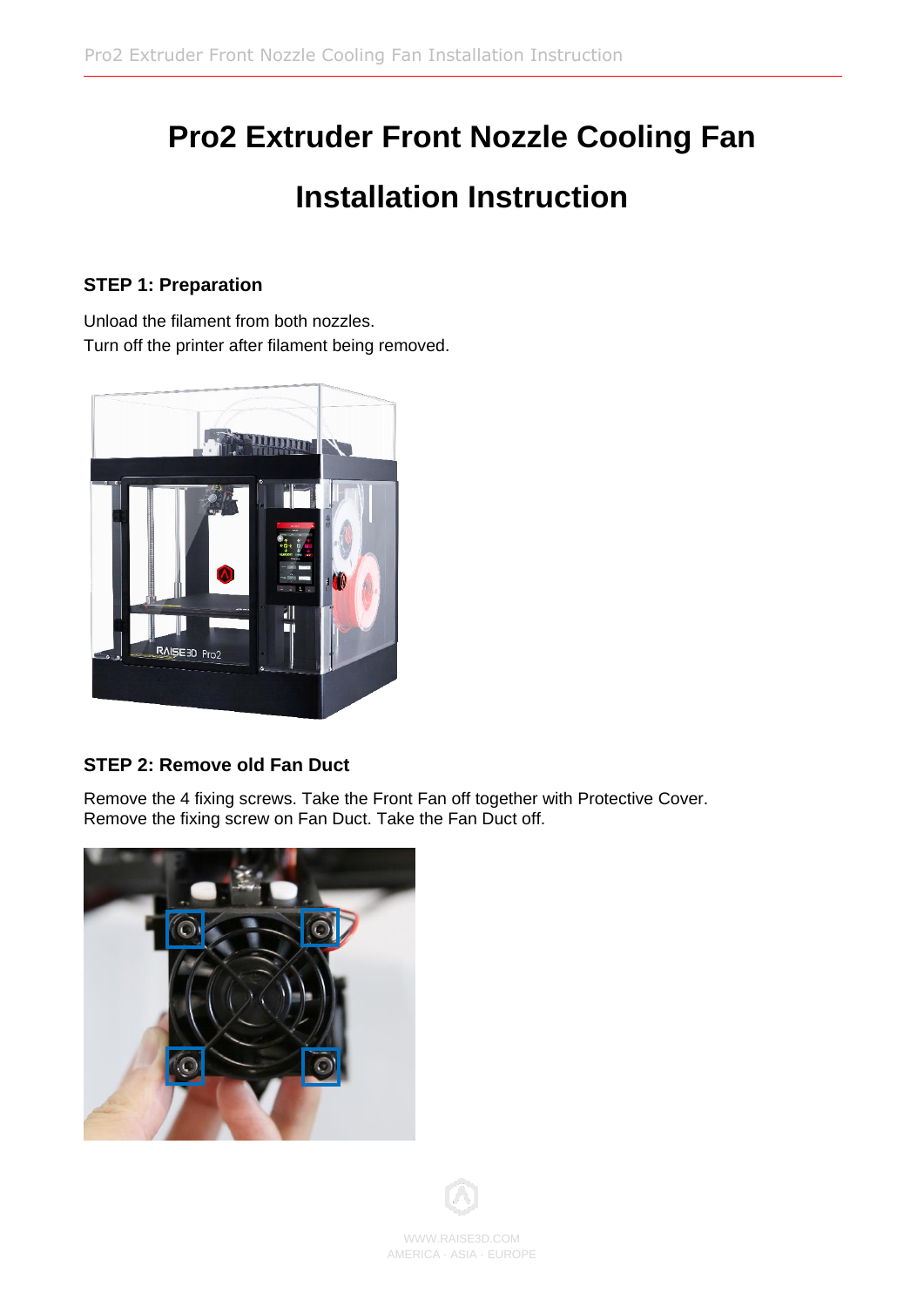#### **STEP 3: Remove the old Fan**

Unplug the front fan cable from extruder board.





- Cut the old cable off. Take the old Cooling Fan and the its cable out.
- ⚫ Remove the two fixing screws from the black back casing and take the casing off.



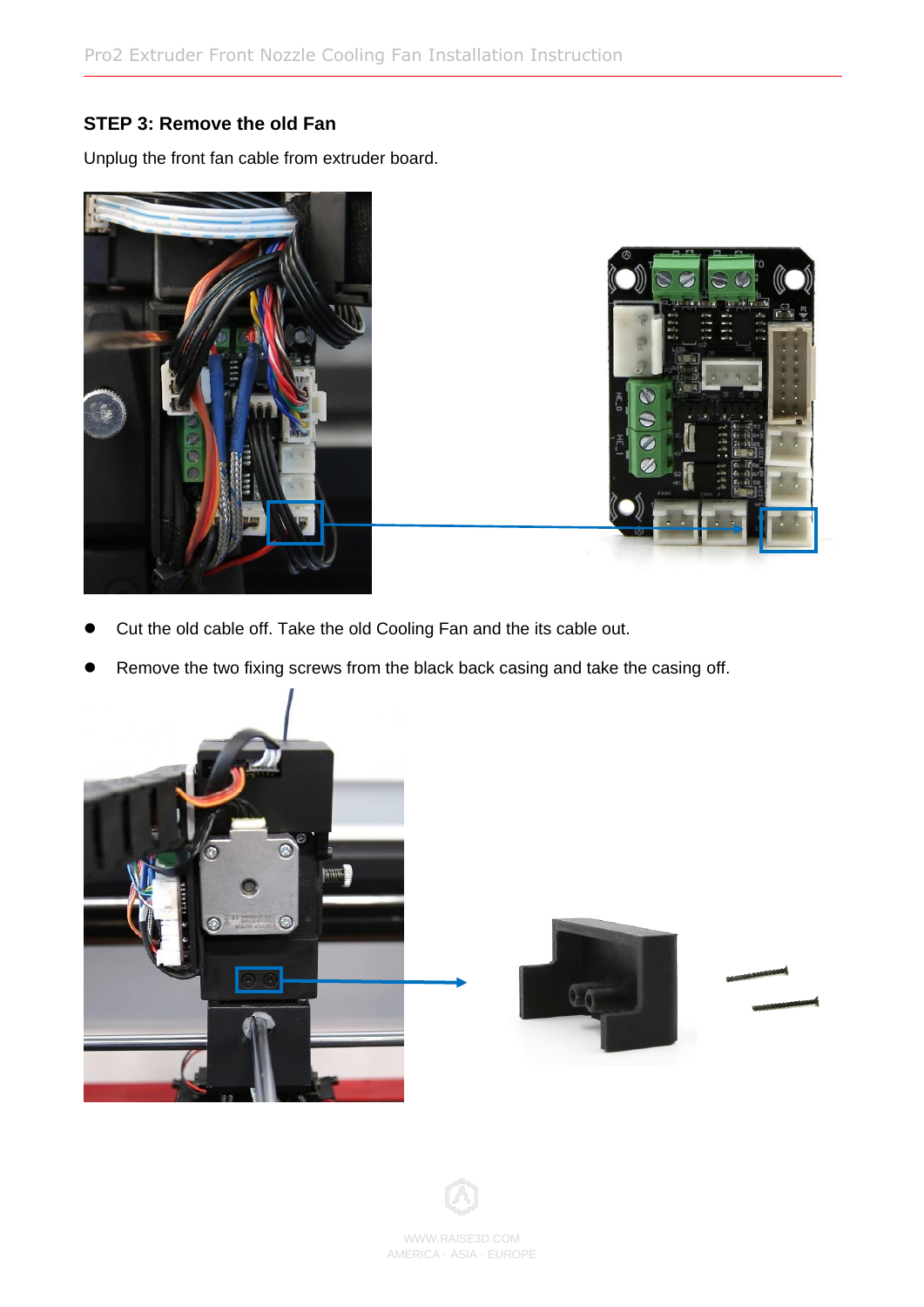#### Cut the zip tie fixing cables.



Loosen the screws marked in following image. And remove the Heating Rod cables from extruder board.





Pull the Heating Rod cables out from the Mounting Block from the bottom.



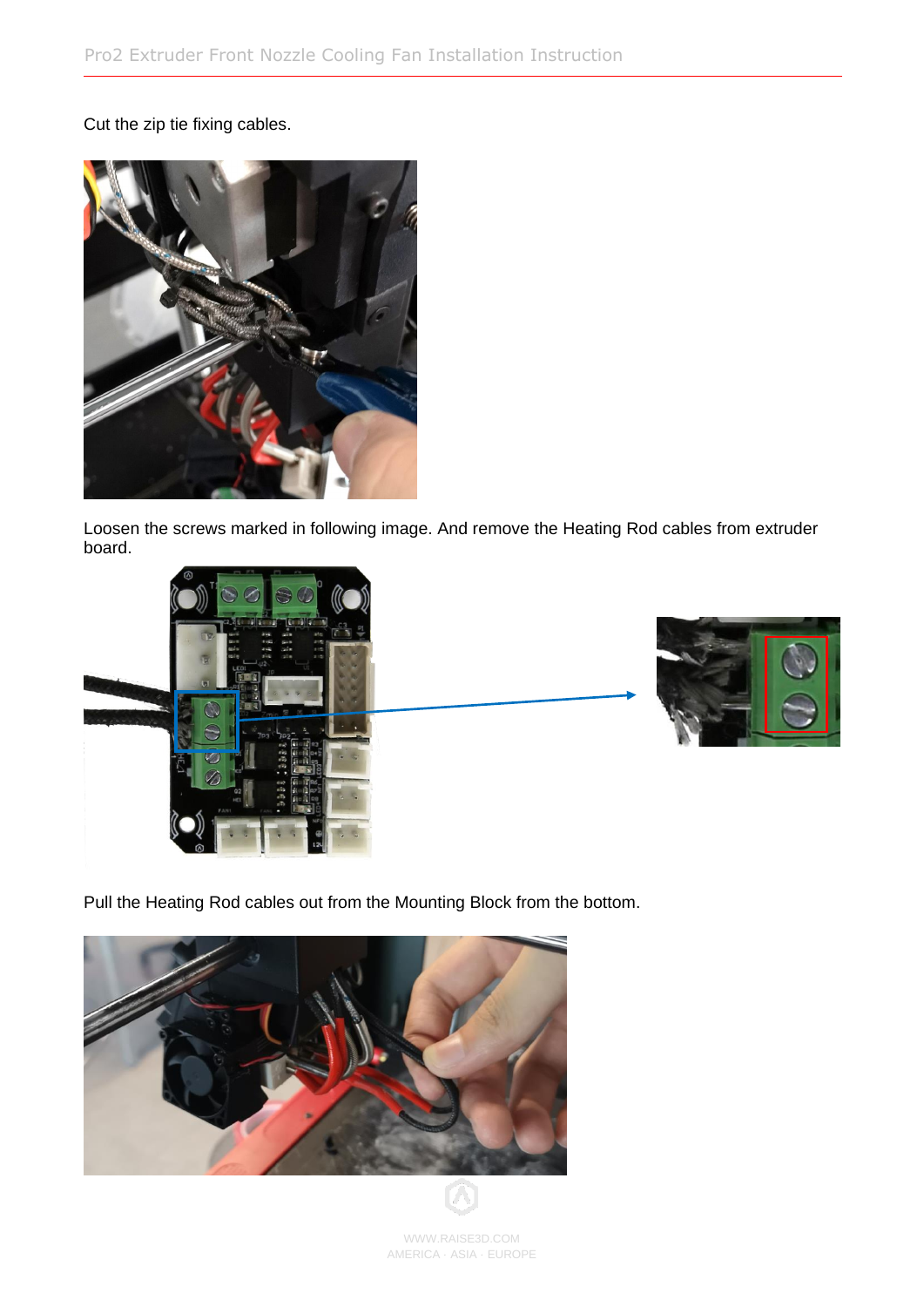Fix the Protective Cover and Front Fan back onto the Fan Duct with 4 fixing screws.

Make sure the surface with label is facing to Fan Duct.



Grab the connector of the new Fan by tweezers out from the top to help it go through the Mounting Block.



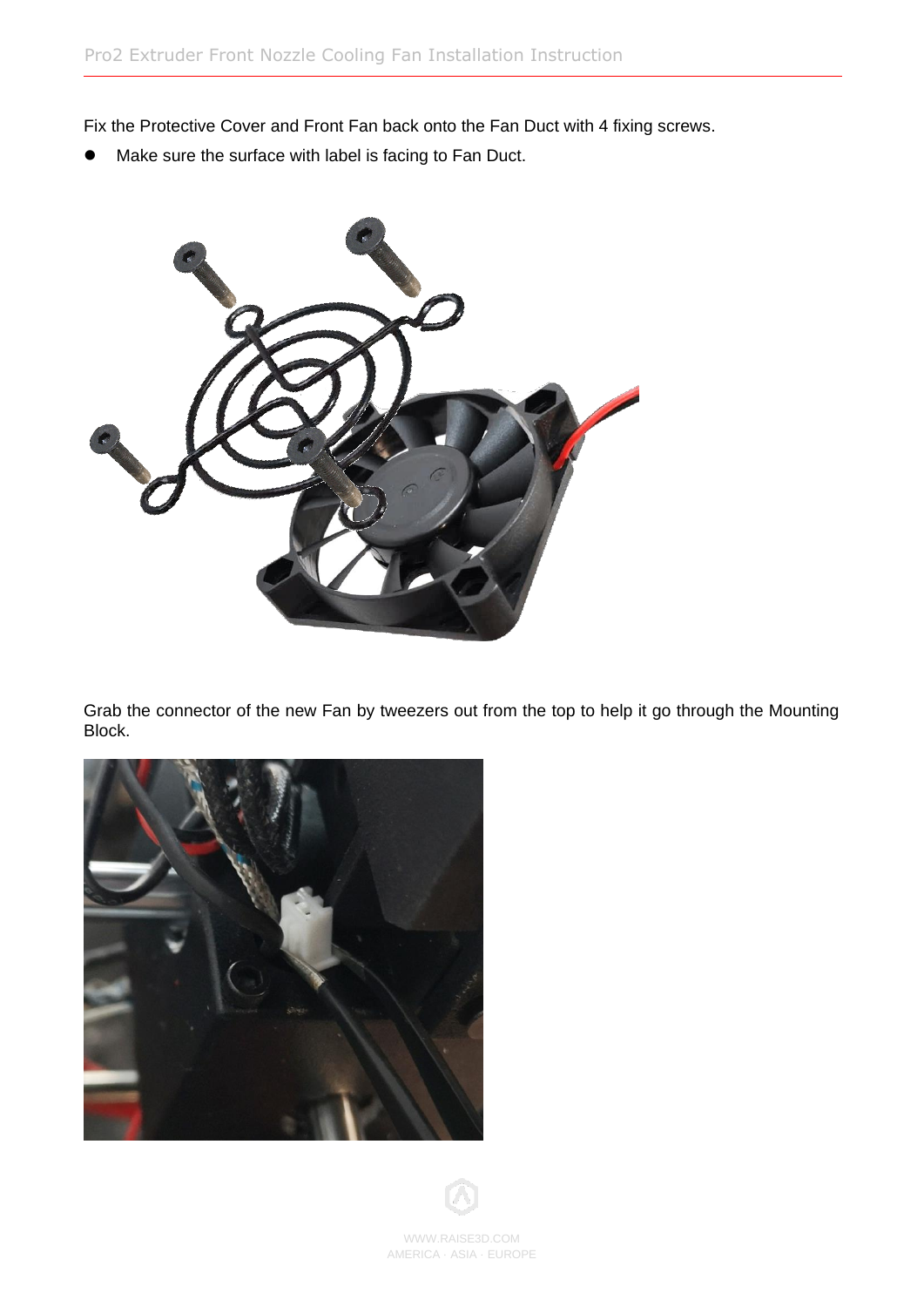Plug the Front Fan cable onto the terminal where you unplug the old cable.





Insert the cables of the Heating Rod into the terminal and tighten the screws to fix. Ensure there is no exposed wired touching with each other, or it may do harm to the printer.

Upper one is for Left nozzle. Lower one is for right nozzle.